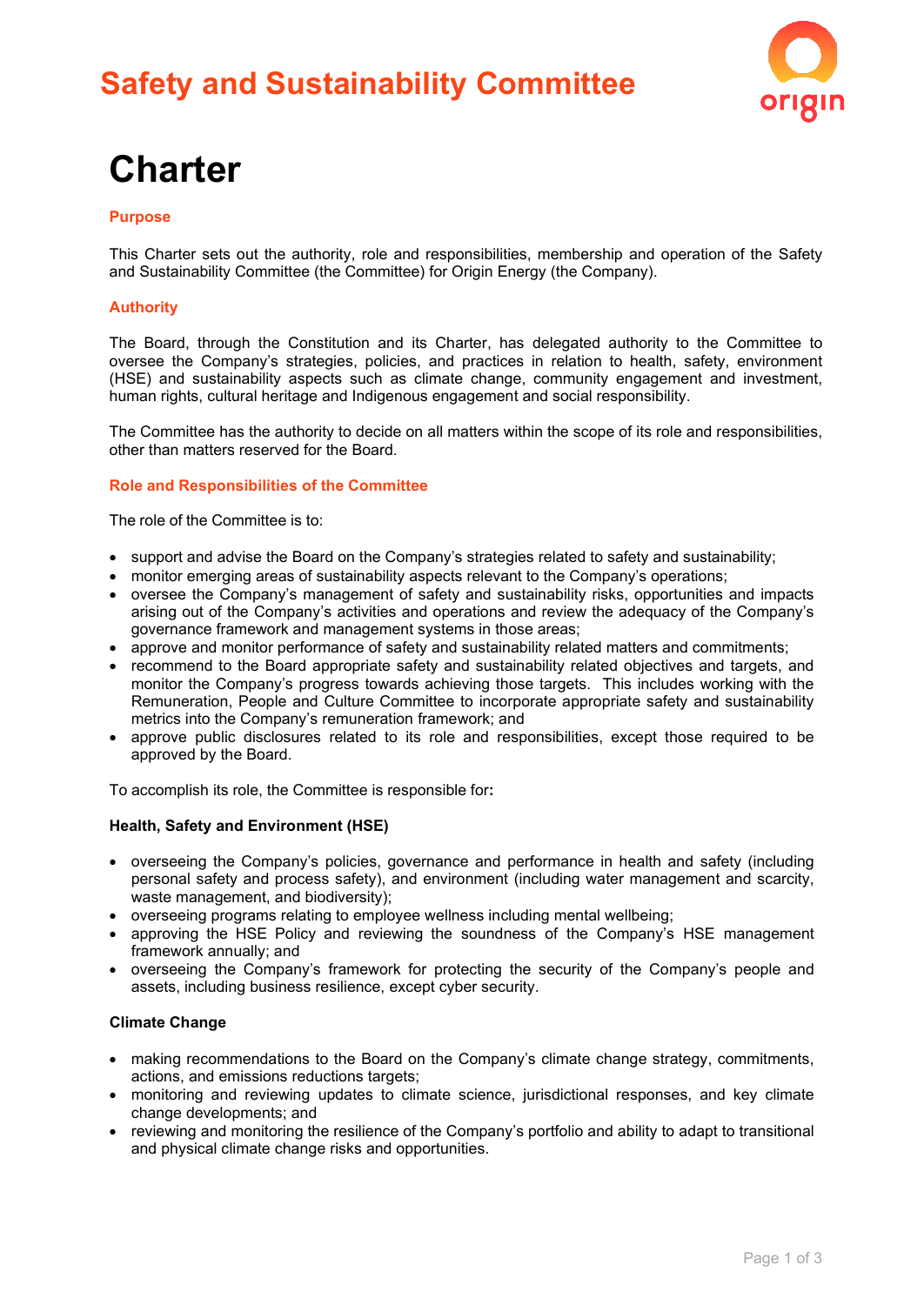# **Safety and Sustainability Committee Charter**

## **Human Rights**

- reviewing the effectiveness of policies and processes with respect to human rights across the Company and its value chain, including its responsible procurement policies and practices;
- monitoring key human rights developments and the Company's approach to management of human rights including modern slavery aspects; and
- approving the Human Rights Policy.

#### **Communities, Cultural Heritage and Social Impact**

- monitoring the management of matters that impact the Company's reputation and social licence. including community engagement, land access and sustainable development;
- overseeing the Company's approach to just transition, facility closure, site remediation and legacy management; and
- monitoring the Company's practices with respect to protecting cultural heritage and engaging with Indigenous communities, including the Traditional Owners of the lands on which it operates.

#### **Compliance, Assurance and Learning**

- monitoring the Company's compliance with statutory safety and sustainability related obligations and its internal requirements;
- undertaking site visits to engage with stakeholders, including employees, contractors or where appropriate, community representatives, including Traditional Owners, on HSE and sustainability matters;
- overseeing assurance over activities within its scope, including approving the HSE Internal Audit Plan;
- reviewing material incident reports and regulatory non-compliances to identify learnings and overseeing the Company's implementation of action plans; and
- monitoring key legal, regulatory and industry developments related to sustainability aspects and safety, and making recommendations to the Board regarding the management of these issues across the Company.

#### **Disclosures**

- overseeing the strategy, preparation, and verification of the Company's public disclosures on sustainability matters, including climate change, the Company's Sustainability Report and Modern Slavery Statement, and recommending them to the Board for approval and release; and
- overseeing the Company's approach to public policy advocacy on matters that are within the scope of the Committee's responsibility.

#### **Composition**

The Committee is comprised of the Chief Executive Officer and non-executive Directors, with no fewer than three members, appointed by the Board.

The Board considers it appropriate that the Chief Executive Officer be a member of the Committee given the direct impact the deliberations of the Committee can have on the day-to-day operations of the Company, as well as the Chief Executive Officer's role as the executive accountable for climate change within the Company.

The majority of the Committee, including its Chairman, are independent.

The Committee should be of sufficient size and independence, and its members between them should have the necessary skills and knowledge of safety and sustainability related matters and a sufficient understanding of the industry in which the Company operates, to be able to discharge the Committee's role effectively.

A quorum shall be three members.

All Directors have a standing invitation to attend meetings of the Committee. The Committee may require any employee of the Company to attend meetings for the purpose of making presentations or participating in discussions.